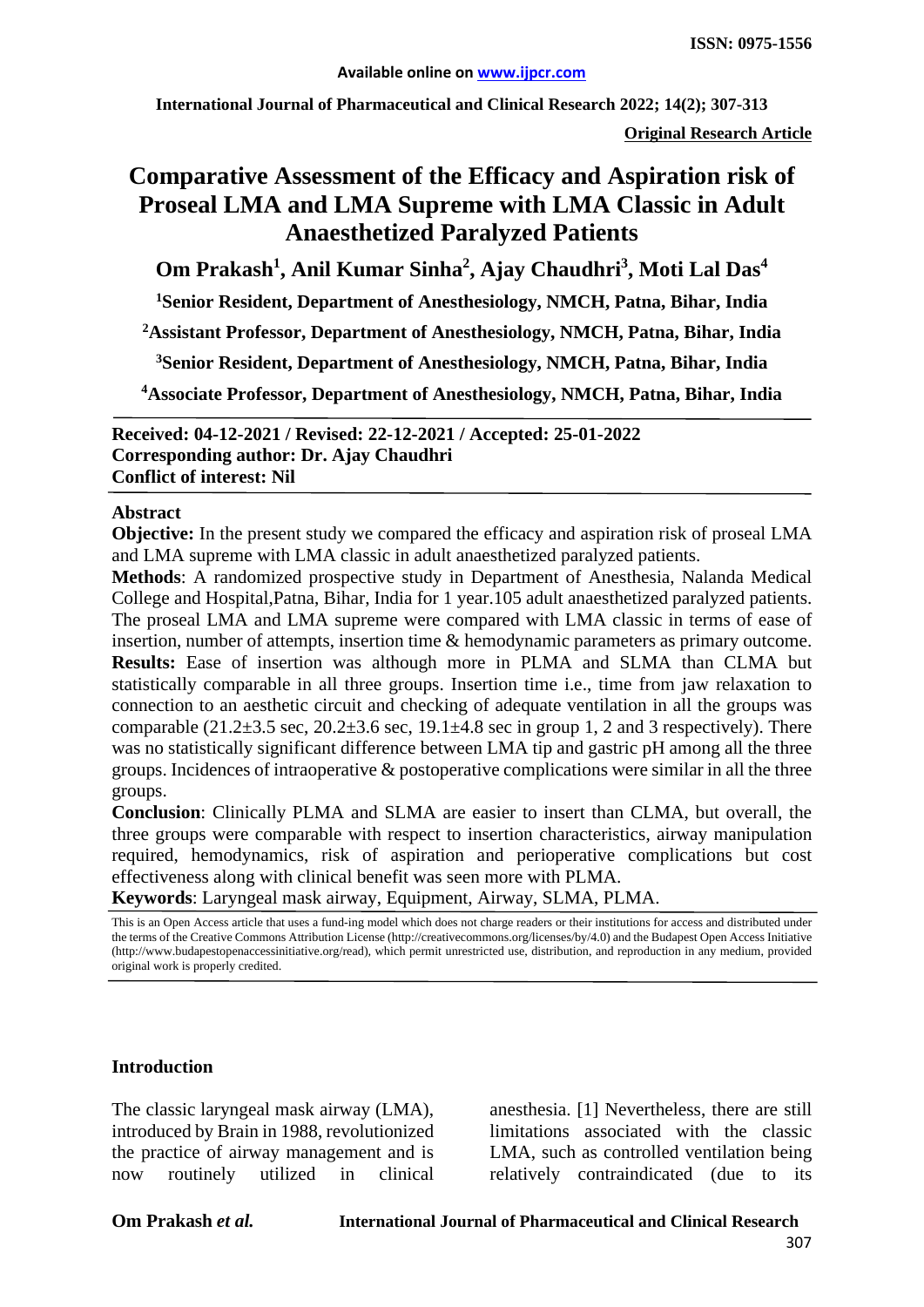moderate oropharyngeal seal) and its unsuitability for patients at risk of aspiration. [2] Second-generation supraglottic airway devices (SADs) were designed to address these issues. The newer SADs have additional safety features that enhance the oesophageal and pharyngeal seals; the risk of aspiration is also minimized with the introduction of the gastric channel, which enables gastric suctioning, venting and passage of a nasogastric tube.

Second-generation supraglottic airway devices (SADs) were designed to address these issues. The newer SADs have additional safety features that enhance the oesophageal and pharyngeal seals; the risk of aspiration is also minimized with the introduction of the gastric channel, which enables gastric suctioning, venting and passage of a nasogastric tube. [3]

The proseal LMA is an established reusable, supraglottic airway device with an additional drain tube placed laterally to the airway tube. [4, 5] The proseal drain tube communicates with the upper oesophageal sphincter and permits venting of the stomach and blind insertion of the gastric tube. The position of the drain tube inside the cuff is designed to prevent the epiglottis from occluding the airway tube. A double tube arrangement reduces the likelihood of device rotation. [6, 7, 8] The larger, softer wedge shaped PLMA cuff enables the anterior cuff to adapt better to the shape of the pharynx.[9] The LMA supreme is newly developed single use latex free laryngeal mask airway with gastric access and is designed for positive pressure ventilation with higher glottic seal pressure than with LMA classic. [10]

Therefore, the objective of the presentstudy is to compare the efficacy and aspiration risk of proseal LMA and LMA supreme with LMA classic in adult anaesthetized paralyzed patients.

A randomized prospective study in Department of Anesthesia, Nalanda Medical College and Hospital,Patna, Bihar, India for 1 year.

105 adult patients of either sex, age 18- 60yrs of ASA physical status I and II scheduled for elective surgeries under general anesthesia were enrolled for this prospective study.

The patients were allocated to LMA classic (group 1), proseal LMA (group 2) and LMA supreme (group 3), 35 each as per computer generated random numbers.

## **Exclusion criteria**:

- morbid obesity
- pregnant patients
- patients with active gastro-oesophageal reflux
- oesophageal pathology
- pulmonary pathology
- ENT procedures
- gastrointestinal procedures
- intraperitoneal surgical procedures

All patients included in the study were subjected to a detailed preanaesthetic check-up and airway assessment one day prior to surgery. These patients were kept nil orally for 6 hours preoperatively. The vitals were checked in preoperative room and intravenous cannulation was done. In the operating room standard monitoring included pulse rate (PR), non-invasive blood pressure (NIBP) respiratory rate (RR), pulse oximetry (SpO2) was instituted. The airway device to be used was prepared for insertion. Cuff was fully deflated, and its dorsal surface was lubricated with water soluble gel (K-Y Jelly). Devices were inserted and fixed according to the manufacturer's recommendations.

All patients were preoxygenated with 100% oxygen for 3 min. Anesthesia was induced with glycopyrrolate  $(5-10 \text{mcg/kg})$ , pentazocine 0.5mg/kg, propofol (2- 3mg/kg), and succinylcholine (1-2mg/kg). LMA was inserted as per group. The

### **Materials and Methods:**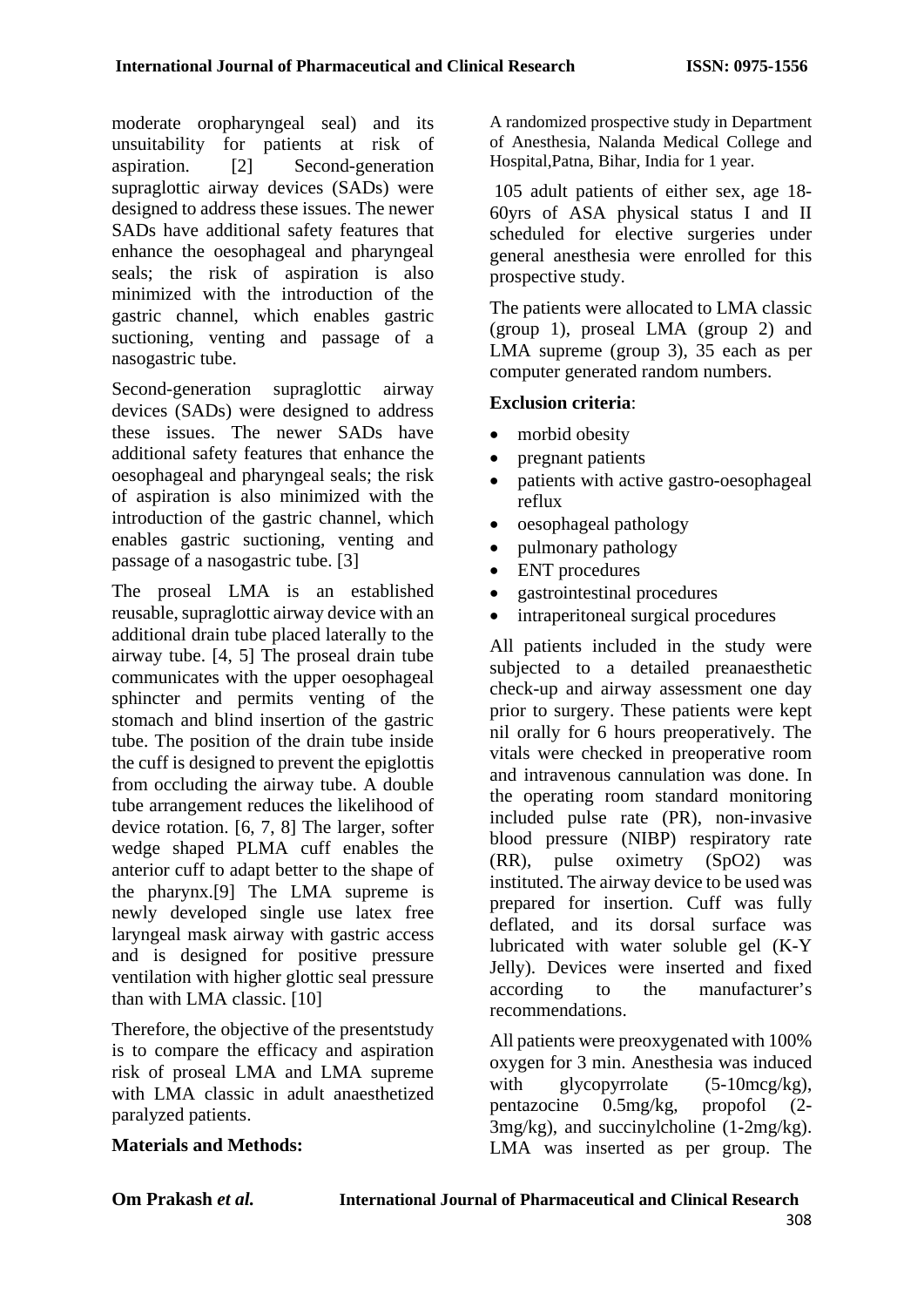insertion technique of LMA classic included neck flexion, head extension, full deflation of cuff and by grasping the tube portion in pen holding fashion with index finger pressing on the point where the tube joins the mask. Proseal LMA was inserted with introducer tool. The LMA Supreme was inserted with the cuff fully deflated using a single-handed rotational technique. The insertion time (time from jaw relaxation to connection to an aesthetic circuit & checking of adequate ventilation) & number of insertion attempts were recorded. Three attempts were allowed before insertion was considered as a failure. Adequacy of ventilation was assessed by observing the movements of chest wall, minimum air leak in the neck  $\&$  equally audible breath sounds on manual ventilation.

Anesthesia was maintained with oxygen/nitrous, halothane 1% and vecuronium bromide 0.1mg/kg and positive pressure ventilation with an airway pressure of 10-20 cm of water. Incremental doses of analgesics and vecuronium bromide were supplemented. A well lubricated gastric tube (16FrG) was inserted through the drain tube. Correct gastric tube placement was assessed by suction of fluid or detection of injected air by epigastric stethoscopy. In case of classic LMA Ryle's tube was inserted at the end of surgery. Vitals were recorded at 1 minute interval for 5 minutes & then every 15 minutes till the end of surgery. Intraoperatively, any airway obstruction or inadequate seal with large gas leak was managed by increasing the volume of air in the cuff or manipulation of patient's airway i.e., chin lift, jaw thrust, turning the head and repositioning the airway device. Any manipulation if required was recorded. After the completion of the procedure, anesthesia was discontinued, and patient was reversed with neostigmine (0.05mg/kg) and inj. glycopyrrolate (5-10 mcg/kg). The device was removed. LMA

tip pH & gastric pH from Ryle's tube was determined using pH paper and compared. Other complication such as nausea, vomiting, coughing, blood on the device, trauma of lip teeth and tongue, sore throat, laryngospasm, gagging and any other (LMA breakage) were also recorded.

At the end of the study statistical analysis was done by entering data in Microsoft Excel data base and subsequently analyzed by standard statistical software like SPSS version 17. Results are expressed in mean ± SD. Analysis was done using ANOVA test for parametric and chi square test for nonparametric data. P value  $\langle 0.05 \rangle$  was considered statistically significant.

# **Results:**

Demographic data i.e., mean for age, sex and weight were comparable in all the 3 groups (Table 1).

Insertion time i.e., time from jaw relaxation to connection to an aesthetic circuit and checking of adequate ventilation in all the groups was comparable  $(21.2\pm3.5 \text{ sec},$  $20.2+3.6$  sec,  $19.1+4.8$  sec in group 1, 2 and 3 respectively). There was no significant difference in LMA insertion time among all the three groups (Table 2) ( $p > 0.05$ ). In group 1, LMA was successfully inserted in 26 patients at first attempt, in 9 patients at second attempt. In group 2, 30 patients at first attempt and in 5 patients at second attempt. In group 3, 32 patients at first attempt and in 2 patients at second attempt and in 1 patient at third attempt.

Cuff inflation was required in four patients in group 1 three patients in group 2 and one patient in group 3. Chin lift was required in two patients in group 1. Repositioning of the airway was required in eight patients in group 1, one patient in group 2 and 3 each (Table 3). However, the difference was statistically insignificant (p>0.05). There was no statistically significant difference between LMA tip and gastric pH among all the three groups.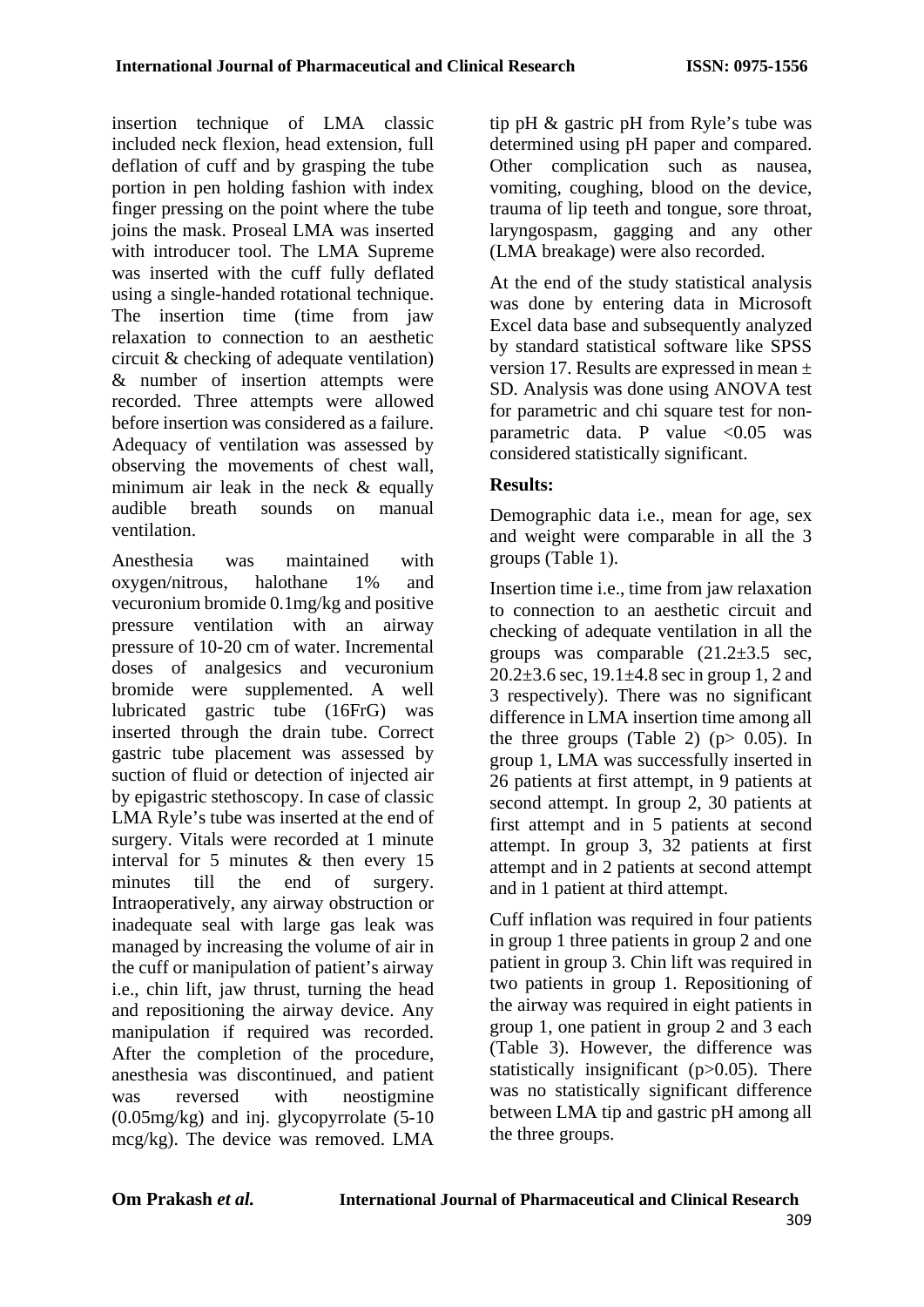There was no case of aspiration as evidenced by LMA pH which remained in the range of 6-7 (Table 4).

Coughing was seen in 2 patients each in CLMA & SLMA group postoperatively. Body movements were seen in 2 patients in group 1 and 2 respectively. There was no case of gagging, regurgitation, aspiration, and laryngospasm or airway obstruction in any group.

Incidences of intraoperative & postoperative complications were similar in all the three groups. (Table 5).

| Table 1: Deniveraphic data |                   |                                 |                   |                                |  |  |
|----------------------------|-------------------|---------------------------------|-------------------|--------------------------------|--|--|
| Group                      | Group $1(n=35)$   | Group 2 (n=35)   Group 3 (n=35) |                   | <b>Statistical</b><br>analysis |  |  |
| Age(years)                 | $34.1 \pm 11.9$   | $42.3 \pm 14.8$                 | $45.3 \pm 15.6$   | <b>NS</b>                      |  |  |
| Weight(kg)                 | $53.5 \pm 7.1$ kg | 59.7 $\pm$ 7.5 kg               | 56.1 $\pm$ 7.7 kg | <b>NS</b>                      |  |  |
| Females $(n)$              | 23                | 28                              | 26                | <b>NS</b>                      |  |  |
| Males(n)                   | 12                |                                 |                   |                                |  |  |

**Table 1: Demographic data**

|  |  | NS- Nonsignificant $(p>0.05)$ |  |
|--|--|-------------------------------|--|
|--|--|-------------------------------|--|

|  |  | <b>Table 2: Ease of insertion</b> |
|--|--|-----------------------------------|
|--|--|-----------------------------------|

| <b>Number</b><br>of<br>attempts | Group<br>$(n=35)$  | 2<br>Group<br>$(n=35)$ | 3<br>Group<br>$(n=35)$ | <b>Statistical</b><br>analysis |
|---------------------------------|--------------------|------------------------|------------------------|--------------------------------|
|                                 | 26                 | 30                     | 32                     | <b>NS</b>                      |
|                                 |                    |                        |                        |                                |
| っ                               |                    |                        |                        |                                |
| <b>LMA</b> Insertion            | $21.2 \pm 3.5$ sec | $20.2 \pm 3.6$ sec     | 19.1 $\pm$ 4.8 sec     | <b>NS</b>                      |
| Time                            |                    |                        |                        |                                |

### **Table 3: Airway Manipulation required**

| <b>Airway manipulation</b> | Group 1<br>$(n=35)$ | Group 2<br>$(n=35)$ | Group 3<br>$(n=35)$ | <b>Statistical</b><br>analysis |
|----------------------------|---------------------|---------------------|---------------------|--------------------------------|
| Cuff inflation             |                     |                     |                     | <b>NS</b>                      |
| Chin lift/jaw thrust       |                     |                     |                     | <b>NS</b>                      |
| Turning the head           |                     |                     |                     |                                |
| Repositioning the airway   | 8                   |                     |                     | <b>NS</b>                      |
| Continuous support         |                     |                     |                     |                                |

NS- Nonsignificant  $(p> 0.05)$ 

|  |  | Table 4: LMA and gastric pH |  |
|--|--|-----------------------------|--|
|  |  |                             |  |

| pH         | Group 1<br>$(n=35)$ | Group 2<br>$(n=35)$ | Group 3<br>$(n=35)$ | <b>Statistical</b><br><b>Analysis</b> |
|------------|---------------------|---------------------|---------------------|---------------------------------------|
| <b>LMA</b> | $7.81 \pm .35$      | $7.80 \pm .03$      | $7.04 \pm 0.16$     | NS(p > 0.05)                          |
| Gastric    | $4.21 \pm 1.9$      | $3.89 \pm 1.9$      | $4.27 \pm 2.0$      | NS(p > 0.05)                          |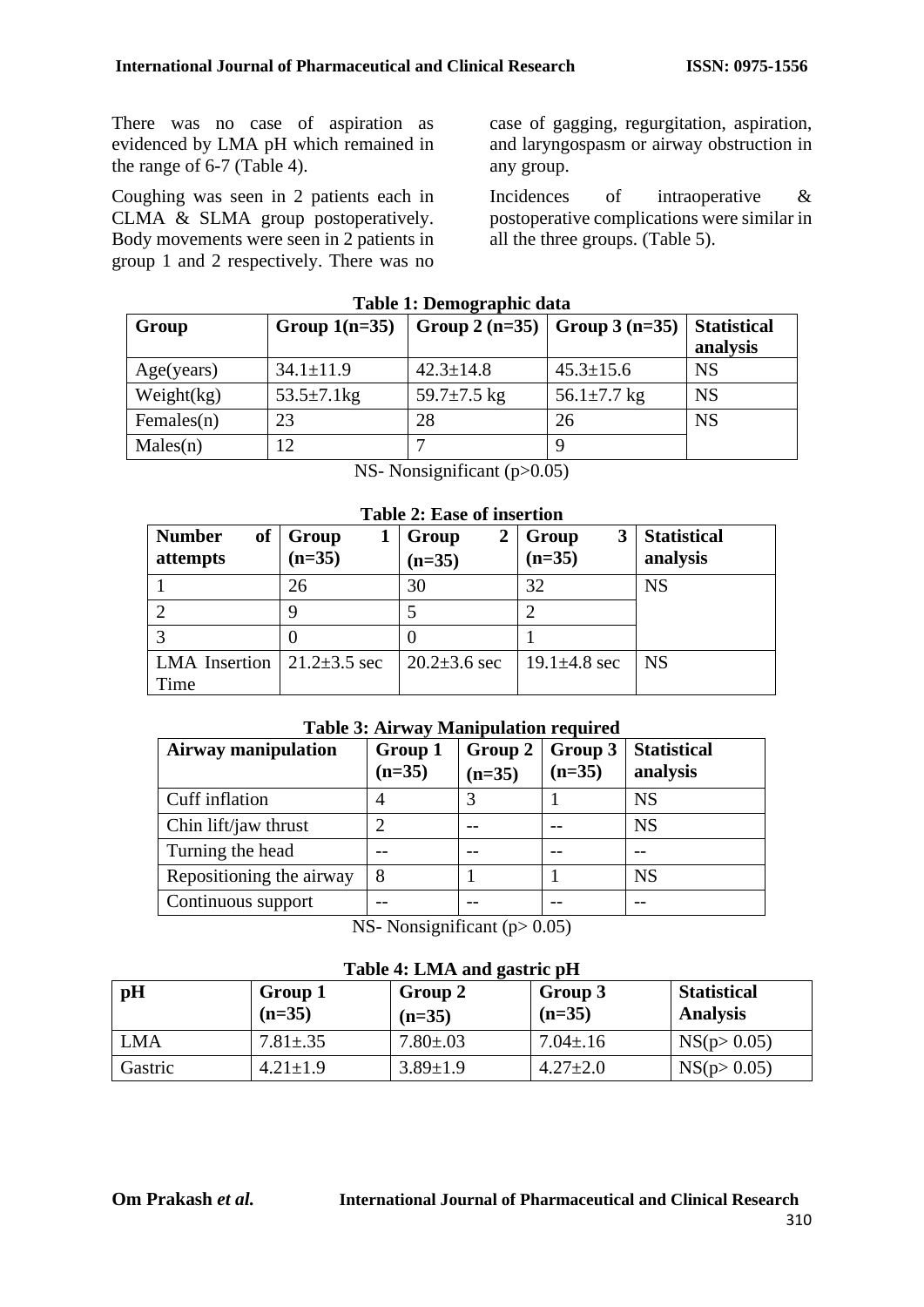| <b>Complications</b> | Group 1                  | Group 2                  | 0<br>Group 3   | <b>Statistical</b> |
|----------------------|--------------------------|--------------------------|----------------|--------------------|
|                      | $(n=35)$                 | $(n=35)$                 | $(n=35)$       | <b>Analysis</b>    |
| Coughing             | $\overline{2}$           | $\overline{\phantom{0}}$ | 2              | <b>NS</b>          |
| Gagging              | $\overline{\phantom{0}}$ |                          |                |                    |
| Body movements       | $\overline{2}$           | 2                        |                | <b>NS</b>          |
| Laryngospasm         |                          |                          |                |                    |
| Nausea/vomiting      | 3                        | 2                        |                | <b>NS</b>          |
| Blood on device      | 5                        | 3                        | $\overline{2}$ | <b>NS</b>          |
| Sore throat          |                          |                          | $\overline{2}$ | <b>NS</b>          |
| Trauma               |                          |                          |                |                    |
| Any other (LMA       |                          |                          | 3              |                    |
| breakage)            |                          |                          |                |                    |

**Table 5: Complications in three groups**

NS- Nonsignificant  $(p> 0.05)$ 

## **Discussion:**

Recent modifications include LMAs with a drain tube (Proseal, Supreme) to remove stomach content, allowing access for a gastric tube and preventing gastric inflation. The inventor of the Intubating LMA and Proseal LMA, Dr A.I.J. Brain, designed the Supreme LMA as a single-use laryngeal mask airway device with gastric access, intending to combine the desirable features of both the Intubating LMA (ILMA™) and PLMA™, that is ease of insertion and at the same time providing higher seal pressures with gastric access. The PLMA has a flexible airway with provision for using a detachable introducer tool to guide the tip of the cuff to its optimal position.[11]

Van Zundert et al evaluated the three devices in 150 patients and demonstrated that the mean leak pressure of the i-gel, measured immediately after insertion, was the lowest (30 cmH2O) among the three airway devices.[12] Likewise, Mukadder et al, who also studied the three devices in 150 patients, similarly showed that the initial leak pressure was lower in the i-gel (21 cmH2O) group; however, the leak pressures of the Supreme and ProSeal groups were 24.90 cmH2O and 23.90 cmH2O, respectively. [13]

The PLMA has double cuff design, made up of silicone with higher elasticity and is more ideal for molding. Movement of the semi-rigid curved airway tube might be the cause of lower

OLP of LMA Supreme.[14] Observations made by Eschertzhuber et al. in which the OLP was lower in the SLMA group by 4–8 cm H2O than that in the PLMA group. [15] Similar observations were made by Hosten et al. and Seet et al. where they found higher OLP in the PLMA group. [14,16] However, Verghese et al., Lee AK et al., and Tham HM et al. did not find any significant difference in OLP between both the groups. [11, 17, 18]

LMA Classic was successfully inserted in 75% patients in first attempt and 25% patients in second attempt. LMA Proseal was inserted in 90% and 10% patients in first and second attempt respectively. Similarly, LMA Supreme was put in 90% patients in first attempt, 5% patients each in second and third attempt. Brimacombe et al found 91% first attempt success in Classic LMA group and 82% in Proseal LMA group probably because of lack of experience of PLMA insertion.[19] Other studies also found similar success rate of first attempt insertion of PLMA and CLMA. [20, 21]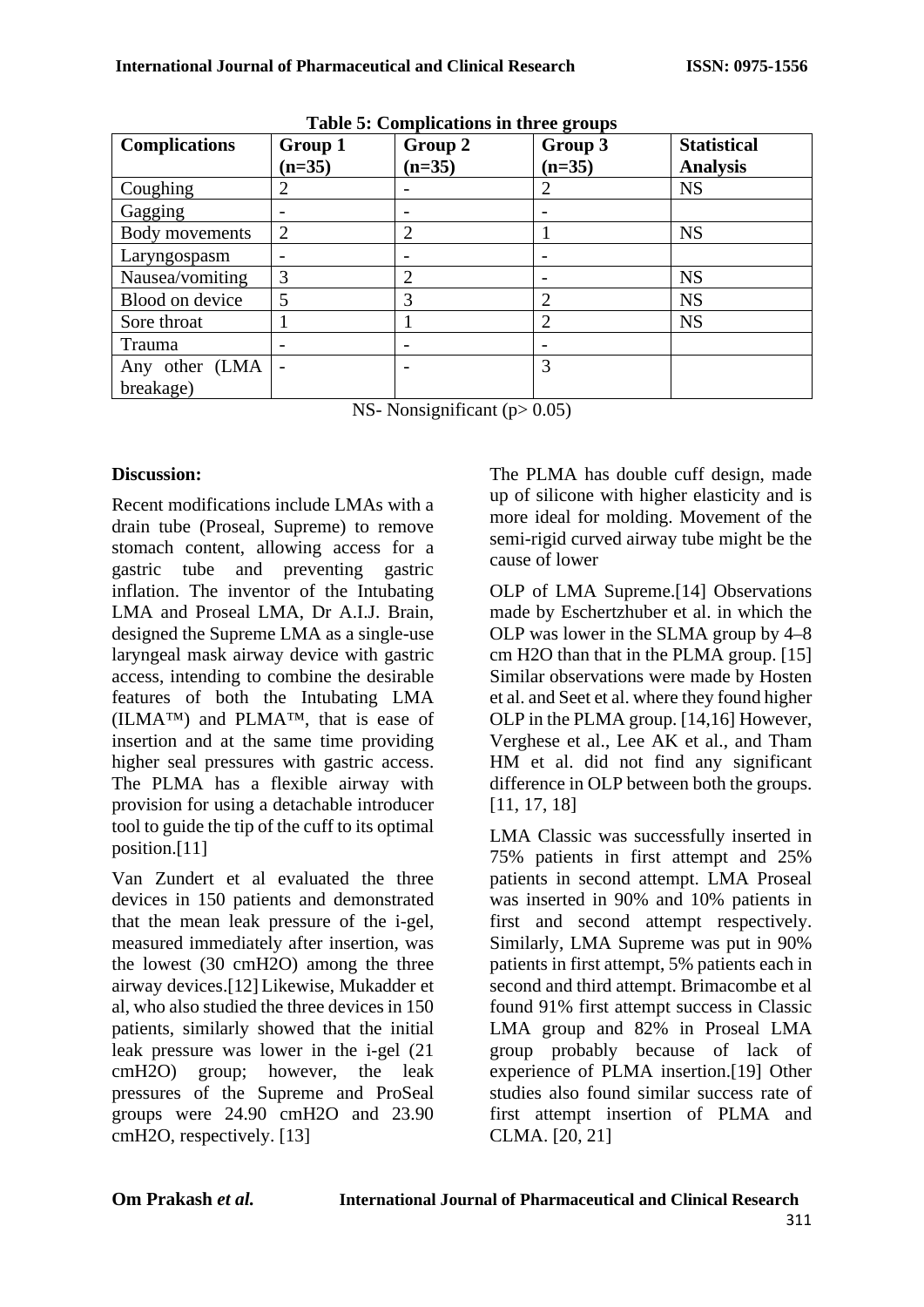Ali A et al found insertion time significantly shorter in Supreme LMA group than Classic LMA group, they have not defined their insertion time. [19]

# **Conclusion:**

Clinically LMA Proseal & LMA supreme are easier to insert than LMA Classic, but overall, the three groups were comparable with respect to insertion characteristics, airway manipulation required, hemodynamics, risk of aspiration and perioperative complications.

# **References:**

- 1. Brain AI. The laryngeal mask--a new concept in airway management. Br J Anaesth 1983; 55:801-5.
- 2. Barker P, Langton JA, Murphy PJ, Rowbotham DJ. Regurgitation of gastric contents during general anesthesia using laryngeal mask airway. Br J Anaesth 1992; 69:314-5.
- 3. Geoffrey Haw Chieh *Liew1*, MBChB, FRCA, Esther Dawen *Yu2*, Shitalkumar Sharad *Shah1,3*, Harikrishnan *Kothandan1,3.* Comparison of the clinical performance of i-gel, LMA Supreme and LMA ProSeal in elective surgery. Singapore Med J 2016; 57(8): 432-437.
- 4. Brain AIJ, Verghese C, Strube PJ. The LMA proseal-a laryngeal mask with an oesophageal vent. Br J Anaesth 2000; 84(5):650-4.
- 5. Brain AIJ. LMA proseal instruction manual maidenhead; intravent orthofix, 2001.
- 6. Ambi U, Koppal R, Joshi C, Prakashappa DS, Iyer H. LMA classic and LMA proseal: A comparative study in paralyzed anesthetized patients. J Clinical and Diagnostics Research 2011;5(5):940-3.
- 7. Maltby JR, Beriault MT, Watson NC, Liepert DJ, Fick GH. LMA-classicTM and LMA-prosealTM are effective alternatives to endotracheal intubation

for gynecologic laparoscopy. Can J Anesth 2003;50(1):71-7.

- 8. Lopez JF, Rojo BG, Cook TM. A case series of the use of the proseal laryngeal mask airway in emergency lower abdominal surgery. Anaesth 2008; 63:967-71.
- 9. LMATM Airway instruction manual. Intravent limited. Revised 2005.
- 10. Eschertzhuber S, Brimacombe J, Hohlrieder M Keller C. The laryngeal mask airway supremeTM- a single use laryngeal mask airway with an oesophageal vent. A randomized, crossover study with the laryngeal mask airway prosealTM in paralyzed, anaesthetized patients. Anaesth 2009; 64:79-83.
- 11. Verghese C and Ramaswamy B. Respiration and the Airway. LMA supremeTM - a single use LMA with gastric assess: a report on its clinical efficacy. Br J Anesth 2008:101;405-10.
- 12. Van Zundert TC, Brimacombe JR. Similar oropharyngeal leak pressures during anesthesia with i-gel, LMA-ProSeal and LMA-Supreme Laryngeal Masks. Acta Anaesthesiol Belg 2012; 63:35-41.
- 13. Mukadder S, Zekine B, Erdogan KG, et al. Comparison of the proseal, supreme, and i-gel SAD in gynecological laparoscopic surgeries. ScientificWorldJournal 2015: 2015:634320.
- 14. Seet E, Rajeev S, Firoz T, Yousaf F, Wong J, Wong DT, et al. Safety and efficacy of laryngeal mask airway Supreme versus laryngeal mask airway ProSeal: A randomized controlled trial. Eur J Anaesthesiol  $2010 \cdot 27 \cdot 602 - 7$ .
- 15. Eschertzhuber S, Brimacombe J, Hohlrieder M, Keller C. The laryngeal mask airway Supreme--A single use laryngeal mask airway with an oesophageal vent. A randomized, cross‑over study with the laryngeal mask airway ProSeal in paralyzed,